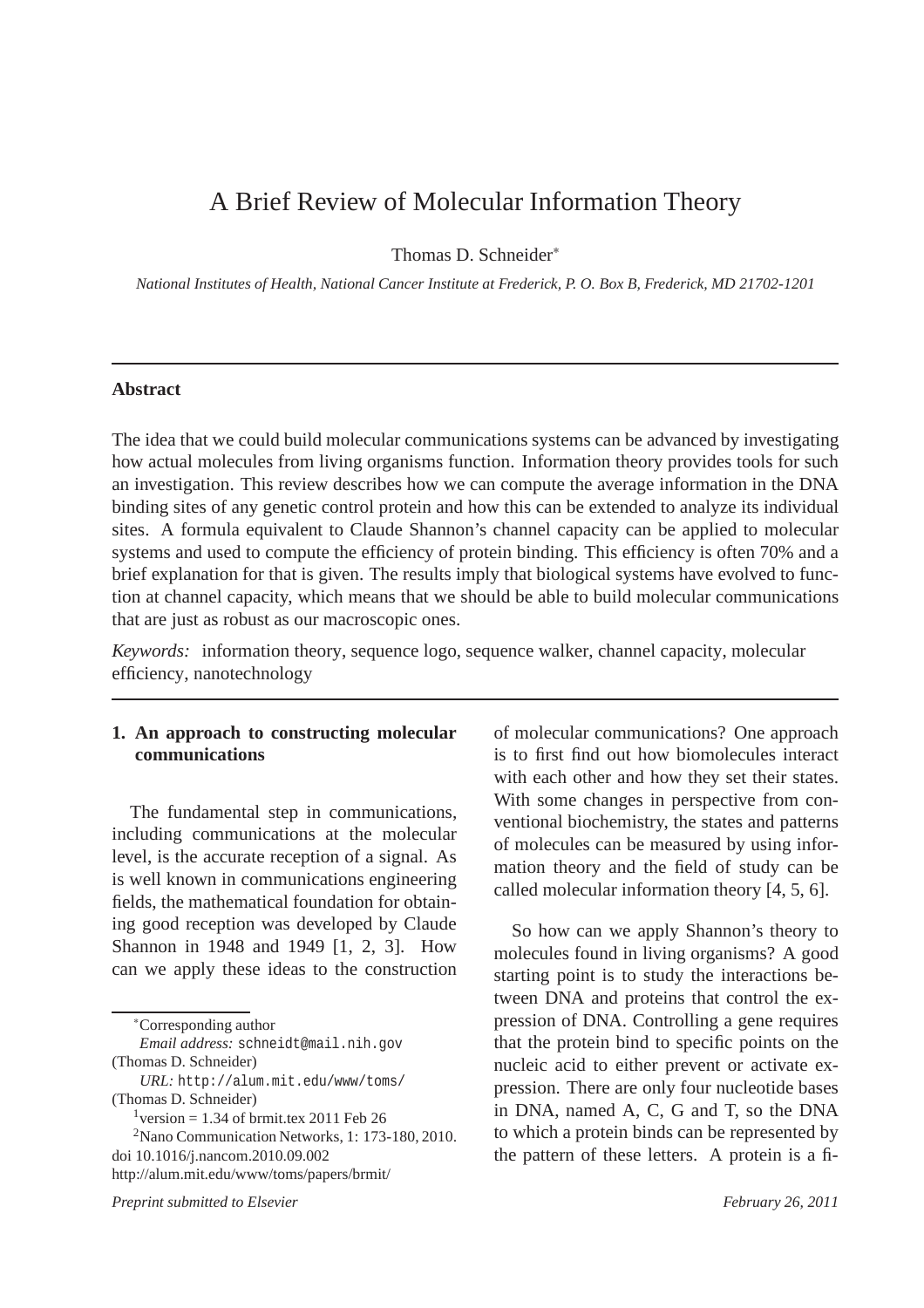nite molecule, which means that it can contact only a segment of a DNA at one time, typically 10 to 20 base pairs. The pattern that one protein searches for and subsequently binds is not always the same string of the four bases; the patterns vary. Some of this variation simply doesn't matter to the biological system, while other variations can be used by the protein to do different jobs.

## **2. Sequence logos show binding site information**

We can use information theory to measure how much pattern is in a set of binding sites [13]. As an example, consider the Fis protein. In a starving bacterial cell there are below 100 molecules of Fis, but when the cell encounters nutrients, the numbers increase to over 50,000 molecules [14] and the Fis molecules then control many genes in the cell [7]. Fig. 1 shows several experimentally proven Fis sites from the front of the Fis gene itself. When there is not much Fis in the cell, the Fis gene is active, making more Fis molecules. Eventually those molecules occupy the sites at the Fis gene and shut the synthesis of Fis down as a negative feedback loop. How does Fis find these locations on the genome? From inspecting the figure, it is clear that the sequences are quite different, but the central region (around zero) has many A and T bases, while position −7 is almost always a  $G$  and  $+7$  is almost always a C. The logo shows that different parts of the site are conserved by different amounts.

How can we characterize the sites precisely? We know that before Fis has bound to the DNA it can see all four possible bases at one position. So, following Shannon, we can say that the protein is *uncertain* as to what base it will see and that uncertainty can be measured as  $log_2 4 = 2 \text{ bits } [15, 16].$ 

In contrast, once the protein has bound to a Fis site, the uncertainty of what it is touching in different cases is lower. It is nearly just one base in positions −7 and +7 and so there the uncertainty is near  $log_2 1 = 0$  bits. However, that is only an approximation since there *are* other bases at those positions. So the uncertainty is not zero. Fortunately Shannon worked out how to compute the uncertainty from the frequency of symbols [1]:

$$
H(l) = -\sum_{b} f_{b,l} \log_2 f_{b,l} \quad \text{(bits per symbol)}(1)
$$

where  $f_{b,l}$  are the frequencies of the bases  $b \in \{A, C, G, T\}$  at a position *l* in the sequence alignment.

There are several caveats to note at this point. First, since we don't have infinite numbers of sequences, as Shannon's theory would require, we substituted the frequencies of bases for the probabilities. This requires making a correction for small sample size [13]. Another point is that the uncertainty is sometimes called the 'Shannon entropy', but if we say that then there can be confusion later when we have to discuss the actual entropy changes in the molecular binding process. Finally, it is important to be clear that the uncertainty given by equation (1) is *not* the information, as we discuss below.

Before binding to a site, the Fis molecule is somewhere on the DNA and sees 2 bits of uncertainty. After binding, it has lower uncertainty, *H*(*l*). Shannon realized that the receiver of a message will get less information because of noise in the signal, and he showed that the information *R* received is reduced from the transmitted uncertainty  $H(x)$ :

$$
R = H(x) - H_y(x)
$$
 (bits per symbol) (2)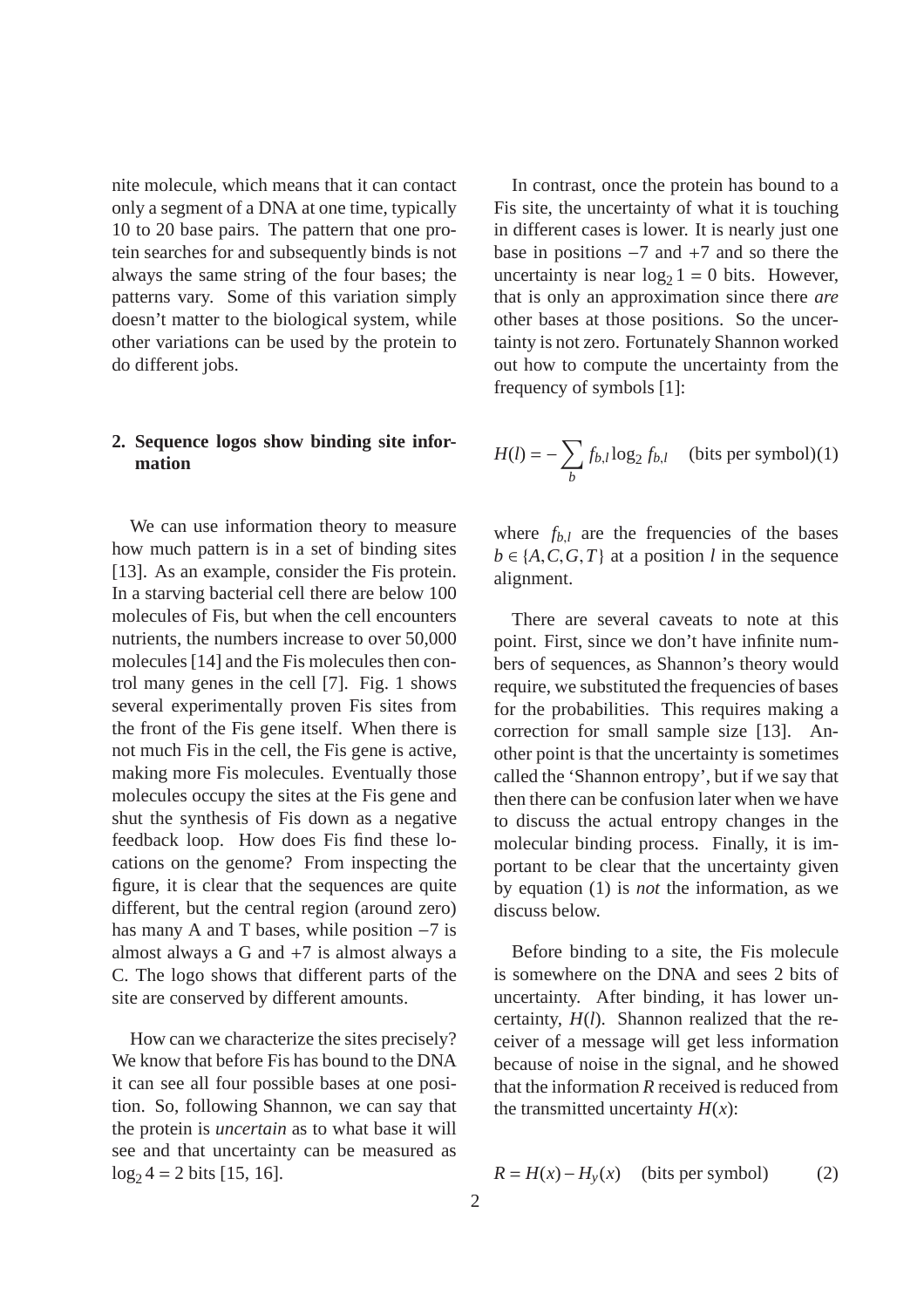

Figure 1: Aligned listing (top) and sequence logo (bottom) for DNA binding sites of the Fis protein from the bacterium *Escherichia coli*. The bar of numbers ('numbar') on the top is to be read vertically and it shows the range from −10 to +10 for positions across the site. Below the numbar are 6 Fis sites and their complementary sequences. Both are given since Fis binds as a dimer. On the right is the individual information for each sequence. The sequence logo on the bottom shows the sequence conservation in the complete data set which consists of 60 Fis sites and their complements [7]. The height of each letter is proportional to the frequency of that base at that position and the letters are sorted. The height of the entire stack of letters is the information, measured in bits. The possible variation of the height from small sample effects is shown by error bars. The peak of the sine wave shows where the major groove of DNA faces the protein [8, 9, 10, 11]. It can be used to infer some aspects of how the protein contacts the DNA [12].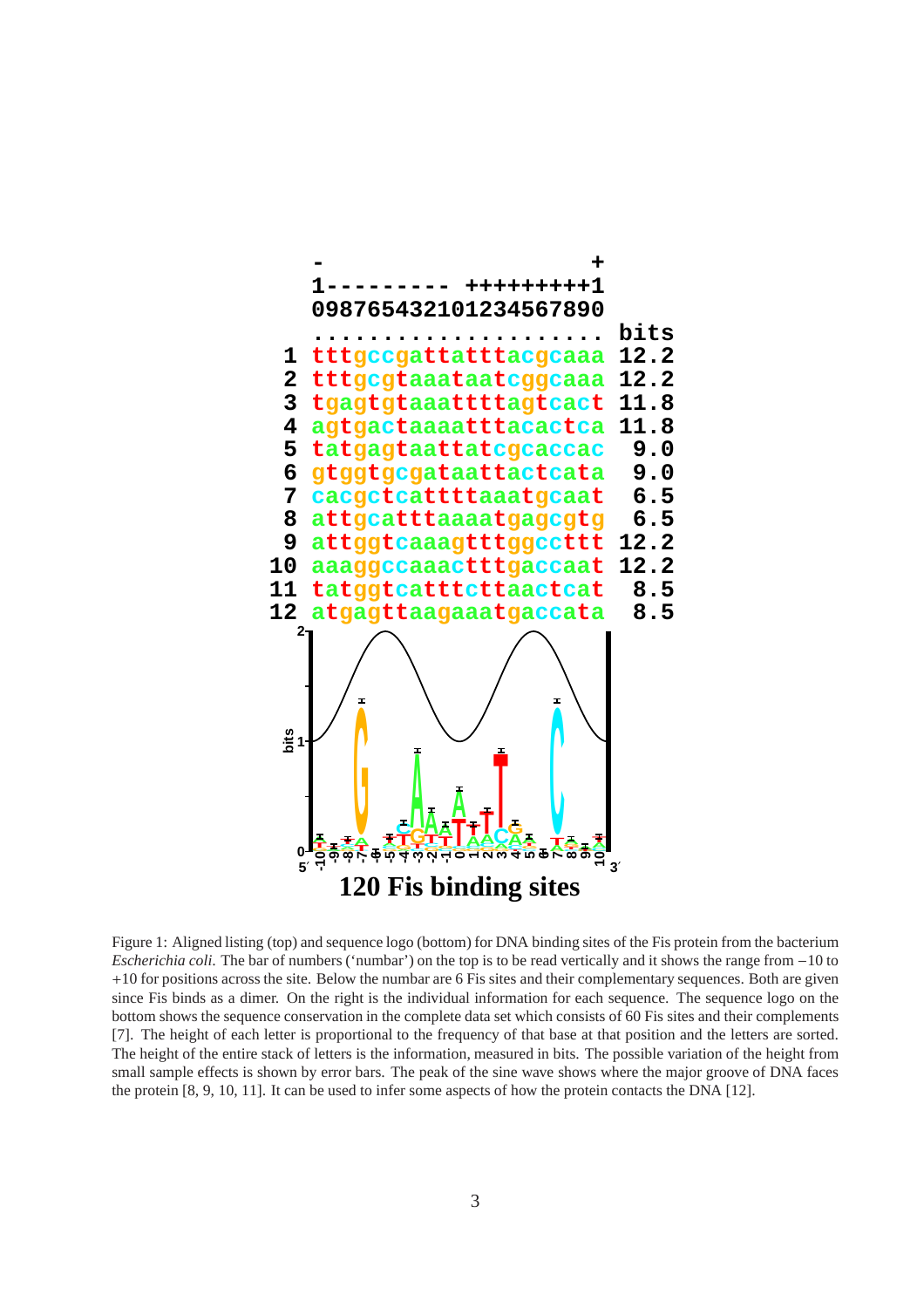He said "The conditional entropy  $H<sub>v</sub>(x)$  will, for convenience, be called the equivocation. It measures the average ambiguity of the received signal." [1].

Likewise, *H*(*l*) is the ambiguity 'observed' by the DNA binding protein once it has bound to a site, so the information in the binding site is the uncertainty before binding less that after binding:

 $R_{sequence}(l) = 2 - H(l)$  (bits per base) (3)

To show this graphically, we can create a sequence logo [17], as shown on the bottom of Fig. 1. We plot  $R_{\text{sequence}}(l)$  across the binding site and use that to vary the heights of stacks of letters representing the relative abundances of bases at each position. Sequence logos are now widely used in molecular biology to present patterns in DNA, RNA or protein.

Variation of one part of a binding site is generally independent of other parts [18], so the information values at all of the positions in a binding site can be added together to find the total information in a binding site,

$$
R_{sequence} = \sum_{l} R_{sequence}(l) \quad \text{(bits per site). (4)}
$$

This is the 'area' under the logo, found by adding the heights of the letter stacks together.

#### **3. Evolution of information**

The significance of *Rsequence* was found by comparing it to another measure of information. In many cases (but not Fis) the number of binding sites on the genome is known. So the problem facing the DNA binding protein is to locate a number of sites,  $\gamma$ , from the entire genome of size *G*. In information theory terms, the uncertainty before being bound to one of the sites is  $log_2 G$ , while after being bound it reduces to  $log_2 \gamma$ . So, as with the computation of the information in the binding sites, the information required to find the binding sites is

$$
R_{frequency} = \log_2 G - \log_2 \gamma
$$
  
= -\log\_2 \gamma/G (bits per site). (5)

Natural binding sites have *Rsequence* close to  $R_{frequency}$  [13]. In other words, the information found in binding sites is just sufficient to locate the binding sites on the genome. Since the genome size and number of sites are more or less fixed by the environment, the information at the binding sites, *Rsequence*, has to evolve towards that required,  $R_{f}$ <sub>requency</sub>, and a computer model called Ev has verified this prediction [19]. A Java version that you can run on your own computer is now available at http://alum.mit.edu/www/toms/papers/ev/. Using this Evj, which was written by Paul C. Anagnostopoulos, one can watch the sequence logo evolve from scratch.

# **4. Sequence walkers show individual information of binding sites**

The significance of *Rsequence* is that it reflects how the genetic control system evolves to meet the demands of the environment as represented by  $R_{frequency}$ . If we inspect how *Rsequence* is computed from equations (1), (3) and (4), we can see that it relies on the probability-weighted sum in equation (1). That is, *Rsequence* is an average of the func- $\frac{1}{2}$  *f<sub>b,l</sub>*. But what does this average represent? It turns out that it can be expressed as an average of the information of individual sequences by adding together weights of the form  $R_i(b, l) = 2 + \log_2 f_{b,l}$  for a sequence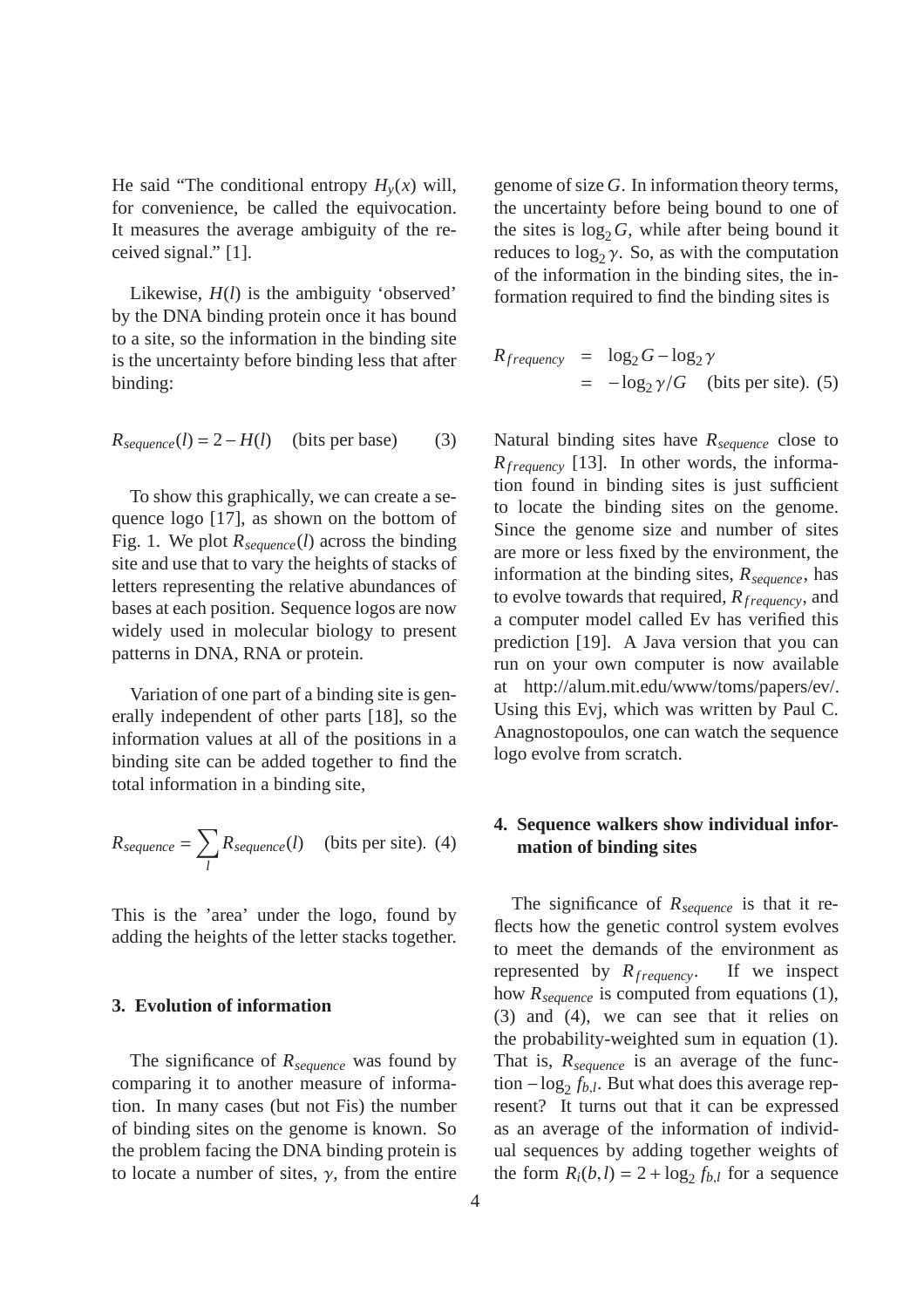[20, 21, 22]. The computed values for each binding site sequence in Fig. 1 are on the right side of the figure.

Like a sequence logo, the information of a single binding site can be presented graphically [25]. For example, Fig. 2 shows a portion of the Fis promoter region using sequence walkers. The figure reveals the marvelous but previously unsuspected complexity of the genetic control system.

As with Fis in Fig. 2, by using sequence walkers we find a similar complexity of potential promoters and ribosome binding sites between known genes [26]. The method produces a wealth of experimental predictions and can also be used to understand human diseases. Many genetic changes alter a single base at a time (single nucleotide polymorphism, SNP) and about 15% of those that cause genetic disease affect RNA splicing. The SNP changes can be analyzed using individual information and sequence walkers to predict whether the change is likely to be the cause of a disease [27]. Likewise, more than 50% of tumors in some types of cancer have mutations in the DNA binding p53 protein, so it is important for understanding cancer biology. We built an information theory model of how p53 binds to DNA, predicted that 16 genes should be under p53 control and then demonstrated experimentally that 15 of the 16 are indeed under p53 control [28]. Since 11 of the 16 sites had not been identified by other methods, information theory provides another tool for understanding the genetics of diseases.

#### **5. Information and energy**

Having determined practical measures of information in biological systems, the question arises, how is this information related to the binding energy? Surprisingly, the answer

comes from two apparently different directions [29].

The first approach is from the Second Law of Thermodynamics expressed as the Clausius inequality [30, 31, 32]:

$$
dS \ge \frac{dQ}{T}.\tag{6}
$$

Here *S* is the total entropy of a system and it has units of joules per kelvin since *Q* is heat and *T* is the absolute temperature. The Boltzmann-Gibbs entropy of a physical system is

$$
S \equiv -k_{\rm B} \sum_{i=1}^{\Omega} p_i \ln p_i \quad \left(\frac{\text{joules}}{\text{K}\cdot\text{microstate}}\right) \tag{7}
$$

in which  $k_B$  is Boltzmann's constant,  $p_i$  is the probability of a microstate and  $\Omega$  is the number of microstates. Within binding sites for a protein there are only four possible states, represented by the individual bases, and these therefore correspond to the 'microstates' of the system. So we can equate the estimated probabilities of equation (1) with the probabilities of equation (7). This allows us to find the relationship between the uncertainty and the entropy:

$$
S = k_{\rm B} \ln(2) H \tag{8}
$$

Applying this to the Second Law, one can show that when the temperature is constant (as it is before and after a molecule functions since it equilibrates with the surroundings in a few picoseconds)

$$
\mathcal{E}_{min} = k_B T \ln(2) \quad \text{(joules per bit)} \tag{9}
$$

where  $\mathcal{E}_{min}$  is the minimum energy that must be dissipated out of a system for that system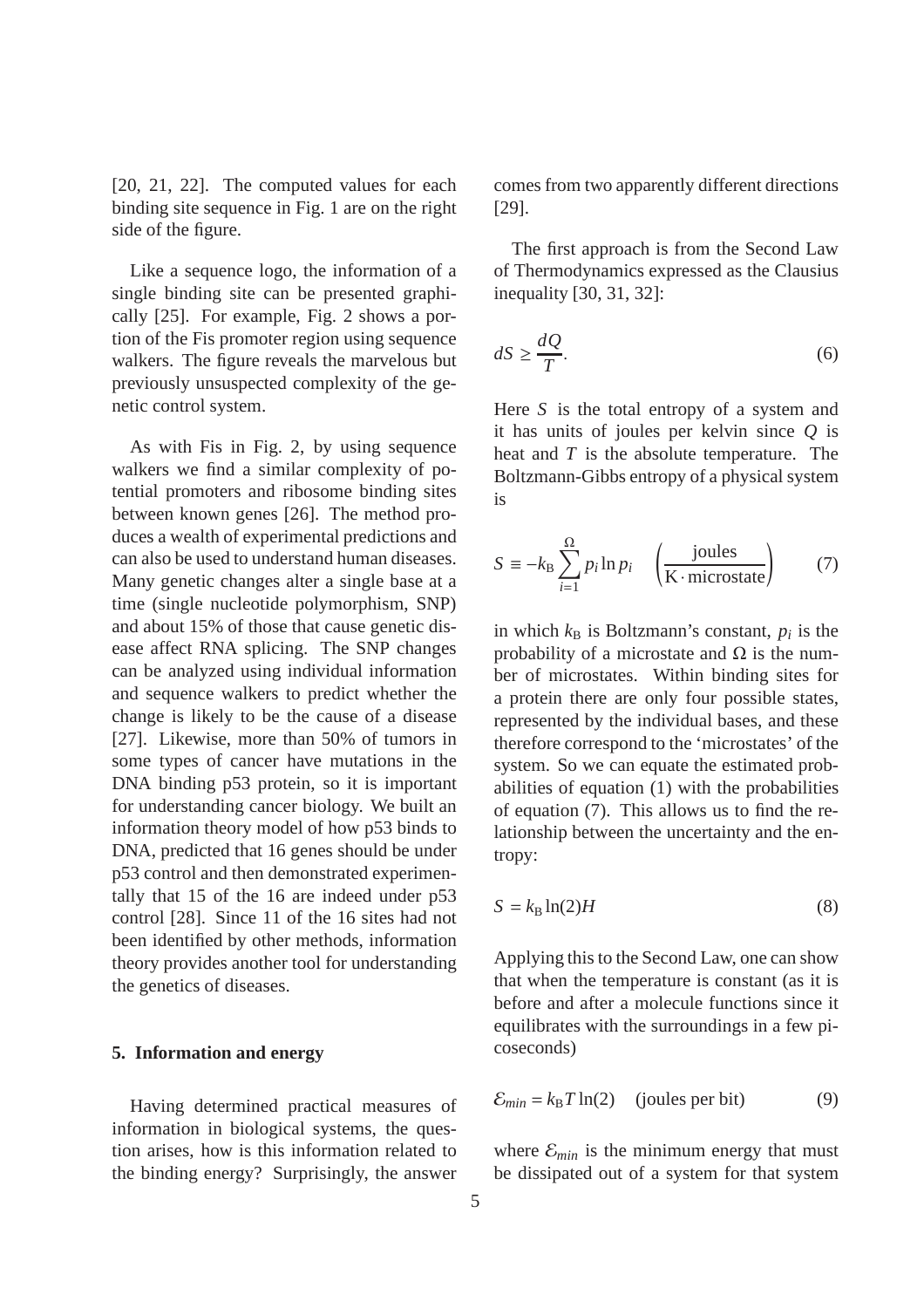

Figure 2: Sequence walkers show a map of DNA binding sites of the Fis protein on part of the Fis promoter on the genome of the bacterium *Escherichia coli* [7]. The DNA sequence from GenBank entry Accession NC\_000913.2 is given on the top with every 5th and 10th base marked with an asterisk (\*) and every 10th base numbered. A sequence walker, much like a sequence logo, is a set of adjacent letters with varying heights, but there is only one letter per position. A walker represents the location of where a protein binds. As in Fig. 1, sine waves show how the protein is oriented on the DNA. For example, directly below the DNA sequence are red and pink rectangles (called 'petals') each with a green bar in the center that marks the location of the binding site (zero coordinate of the logo in Fig. 1). Sequence walkers for Fis sites are shown superimposed on these red rectangles. The letters of each walker correspond to the DNA sequence directly above. The height of a letter is how well that base is conserved in the original data set of binding sites, measured in bits. The scale runs from 2 bits at the top of each rectangle to −3 bits at the bottom. Preferred bases go upwards while bases that are bad for binding go downwards. The total information for each site is shown by the saturation of the color so a red rectangle means that the site has more information than a pink or white one. A total of six Fis sites (two red, three pink and one white) are predicted to be in this piece of DNA. The two red sites are numbers 3 and 5 of Fig. 1. The bottom of this map also shows a set of promoters for making RNA from this region. The  $\sigma^{70}$  promoters shown have two parts, a '−35', shown in blue rectangles on the left and a '−10' region, shown by green rectangles on the right [23]. These parts are connected together by a variable-length horizontal bar below the rectangles [24]. The color of the connecting bar shades from one side to the other to help identify the corresponding sequence walkers at their zero coordinates, indicated by the green bars. Because Fis binds as a dimer, the binding sites are symmetrical and the sequence walker letters are vertical. Since promoters are asymmetrical, the letters in these sequence walkers are turned sideways so that reading 'down' the sequence of letters indicates the direction that transcription will take place. The map shows that since the gene for Fis is 'downstream' (to the right) of this region, Fis protein binds to its own promoter to control its own synthesis in a negative feedback loop.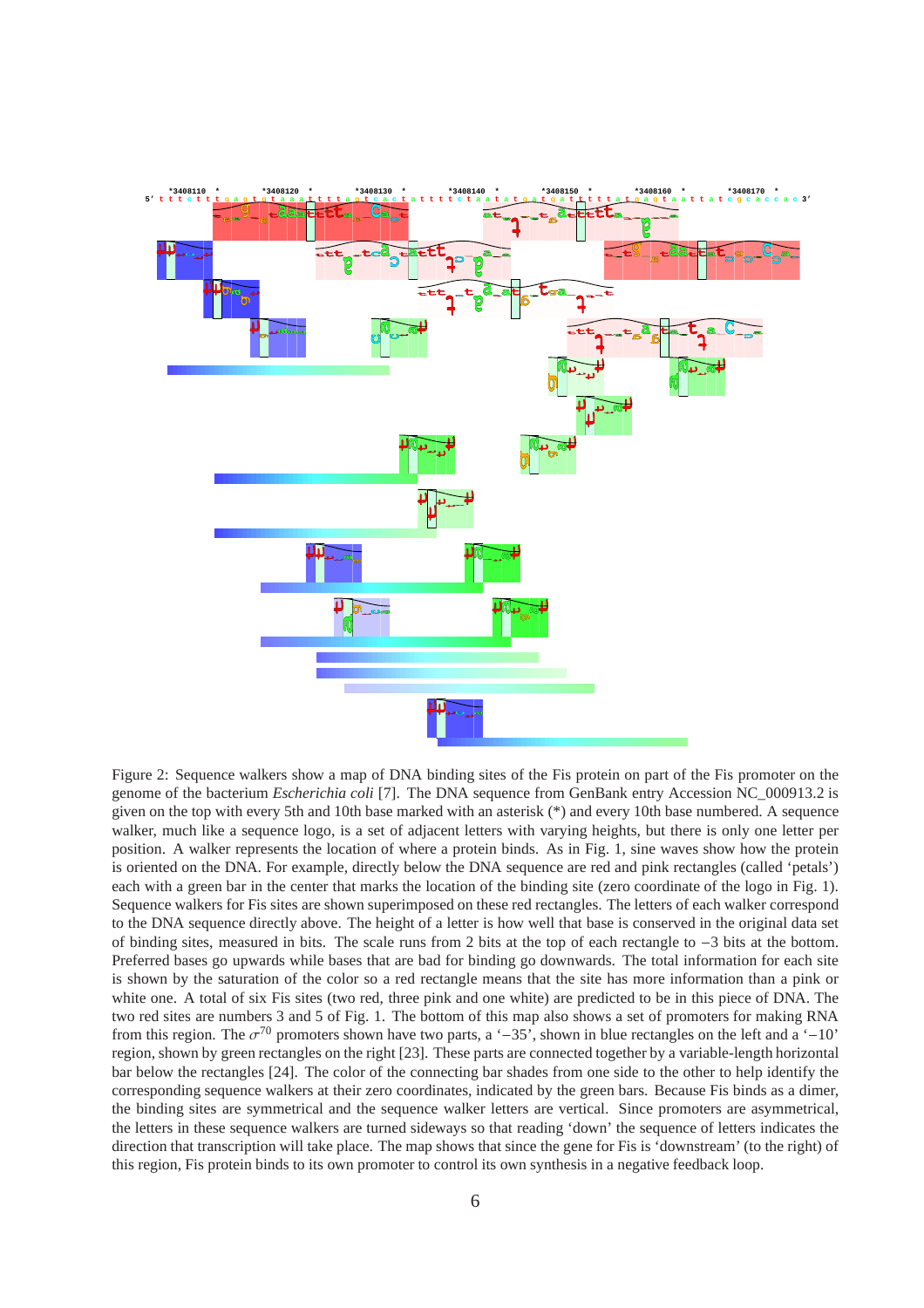to gain one bit of information [29]. This is another form of the Second Law of Thermodynamics [33], and so it provides a hard bound on what a system can do.

The other approach comes from Shannon's channel capacity equation. Shannon's equation describes the maximum bits that can be sent through a communications channel given the bandwidth, the power dissipated at the receiver and the thermal noise at the receiver. An equivalent equation was developed for molecules [34], in which the 'machine capacity' is the maximum bits that a molecular machine can select amongst given that it has a number of independently acting parts *dspace* (equivalent to bandwidth) and that it dissipates energy  $P_y$  (equivalent to power for a single molecular binding or selection event) in the presence of thermal noise *Ny*:

$$
C_y = d_{space} \log_2 \left(\frac{P_y}{N_y} + 1\right)
$$
 (10)  
(bits per selection)

This equation relates bits to energy so one can define the actual joules used (*i.e.* dissipated) per bit gained as:

$$
\mathcal{E} \equiv \frac{P_y}{C_y} \quad \text{(joules per bit)}.\tag{11}
$$

Taking the limit of  $\mathcal E$  as  $P_\nu$  goes to zero gives equation (9) again [29].

 $\mathcal{E}_{min}$  is not only a version of the Second Law of Thermodynamics (at constant temperature) but can also be used as an ideal conversion factor between energy and information. So we are now in a position to compare the energy dissipated when a DNA binding protein binds to DNA to the information it gains in doing so. The best example to use for this is the protein EcoRI.

Found in strains of the bacterium *Escherichia coli*, EcoRI acts as a molecular defense system. When a virus attacks a bacterium, the virus injects its DNA into the bacterial cell and the DNA contains signals that cause it to take over the cell metabolism to generate new virus particles. However, if the cell has EcoRI, the EcoRI scans along the viral DNA until it finds the sequence GAATTC, which it then cuts between the G and first A. This happens on both strands of the DNA since GAATTC on one side of the DNA reads the same in the opposite direction on the complementary strand. With both strands cut, the viral DNA falls apart and the virus is stopped. But why don't the bacteria destroy their own DNA? Because they have another enzyme that protects the GAATTC sequences by putting a methyl group on the second A [35]. Since the virus doesn't have that protection, they are attacked.

A sequence logo for EcoRI looks just like GAATTC since there is essentially no variation to the pattern that EcoRI binds. So to define the first position, the G, requires a choice of 1 in 4 or 2 bits. There are 6 positions so the total information to define GAATTC is  $6 \times 2 = 12$ bits.

How much energy is dissipated when EcoRI binds? This has been carefully measured [36] and using  $\mathcal{E}_{min}$  we find that it is equivalent to 17.3 bits. That is, for the energy dissipation that occurs during binding, EcoRI could make  $R_{energy} = 17.3$  bits of choices but from the DNA sequence we see that it only does  $R_{\text{sequence}} = 12$  bits. It is inefficient, and we can measure its efficiency compared to the ideal as  $R_{sequence}/R_{energy} = 12/17.3 = 69\%$  [37]. Many other genetic systems are around 70% efficient (in preparation). What causes this effect?

An answer to why DNA binding proteins are 70% efficient comes from the machine capac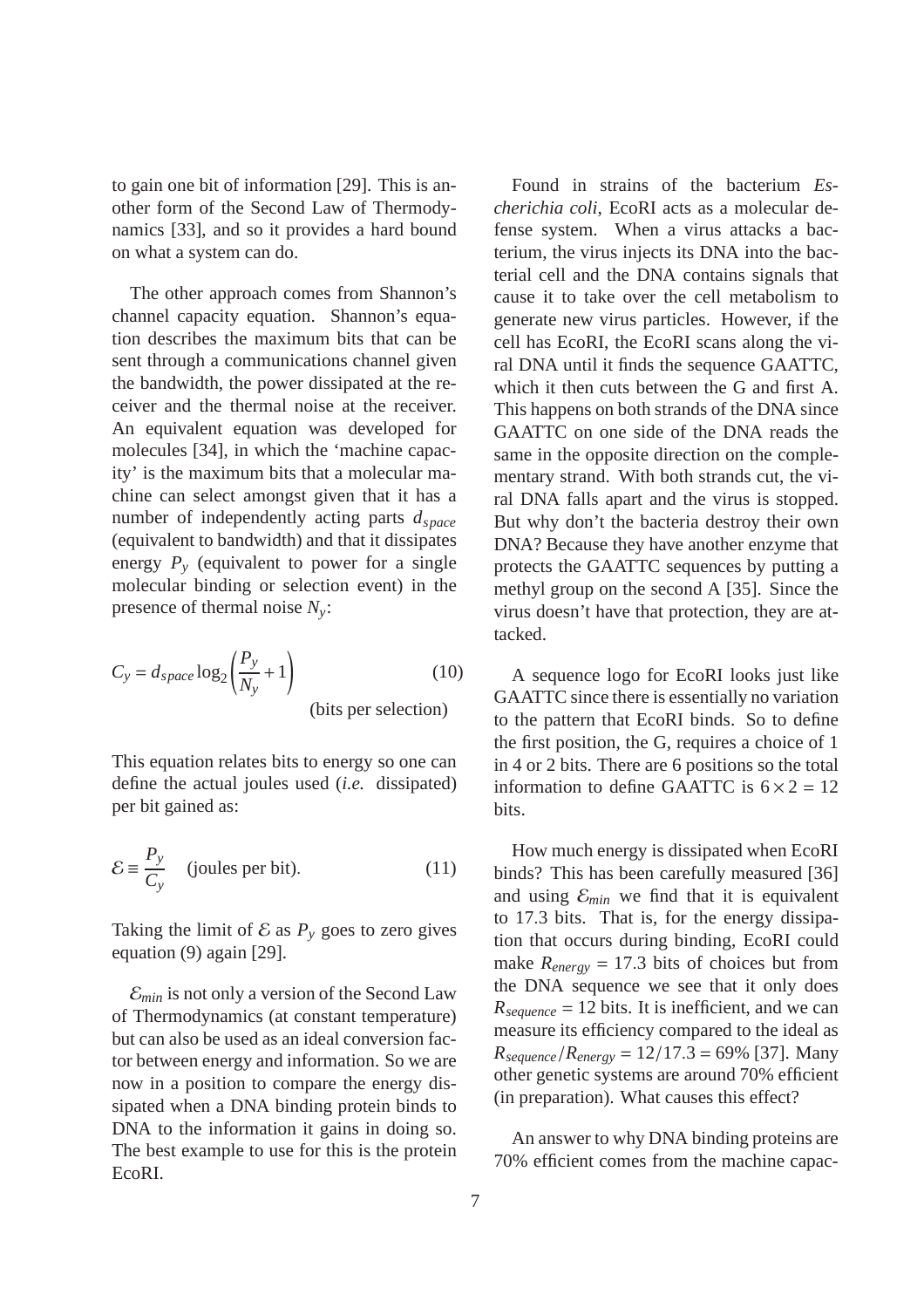ity equation. A sketch of the result is given here and details can be found in the original paper [37].  $\mathcal{E}_{min}$  from equation (9) is the best a molecule can do to make decisions by using energy since it gives the minimum joules dissipated to get one bit. In contrast,  $\mathcal E$  from equation (11) is what a molecule actually does. So we can define a theoretical efficiency as

$$
\epsilon_t \equiv \frac{\mathcal{E}_{min}}{\mathcal{E}} \tag{12}
$$

Substituting into equation (12) equations (9), (11) and (10), and then using  $N_v = d_{space}k_BT$ [29] we find the elegant form

$$
\epsilon_t = \frac{\ln\left(\frac{P_y}{N_y} + 1\right)}{\frac{P_y}{N_y}}.\tag{13}
$$

It can be shown that this is an upper bound on the molecular efficiency since it comes from the channel capacity, which is an upper bound. The efficiency is unitless and has the range from 0 to 1. Intriguingly, if  $P_y = N_y$ , then  $\epsilon_t = \ln 2 = 0.69$ . So we can understand the occurrence of 70% efficiencies if we understand why  $P_v$  would equal  $N_v$ .

What would make the energy dissipated from a molecule  $(P_v)$  exactly equal the thermal noise flowing through the molecule at the same time  $(N_v)$ ? This is almost a koan in its simplicity, but a distinct answer can be found by looking at the origins of the machine/channel capacity. (Readers who wish a challenge may stop at this point, read references [34] and [29] but not [37] and see if they can find a solution. It took the author 6 years.)

# **6. Coding theory explains molecular efficiency**

In Shannon's model of communications, a series of *D* independent voltage pulses sent over a wire is represented by a point in a *D* dimensional space [2]. Although the pulses are initially distinct values, thermal noise distorts them by the time they reach the receiver. Essentially each pulse undergoes a drunkard's walk, which means there will be a Gaussian variation around each signal pulse. The noise on the pulses is also independent and a combination of independent Gaussian distributions forms a sphere in the high dimensional space [2, 34, 38],

Starting from the center of a sphere in high dimensional space (the initial pure message) and moving away from that point because of thermal noise, there are so many ways to go that most of the received points will be on the surface of the sphere [39, 40, 34]. One may think of the sphere as similar to a well-defined ping-pong ball—the continuous thermal noise is almost certain to put the received point on the surface. So for a transmitted point (the sphere center) the received point will almost certainly be somewhere on the surface of a sphere whose radius is determined by the thermal noise.

Each message is a point but what is received is a point on a sphere around the message point. The receiver's job is to determine the original message from the received point, which means to find the nearest possible transmitted message point. This is possible as long as the spheres do not intersect. An arrangement of message points that avoids sphere intersections is called a coding, and finding the nearest sphere center is called 'decoding'. The total space in which spheres can reside is determined by the power and it is also spherical but larger than the thermal noise spheres. Shan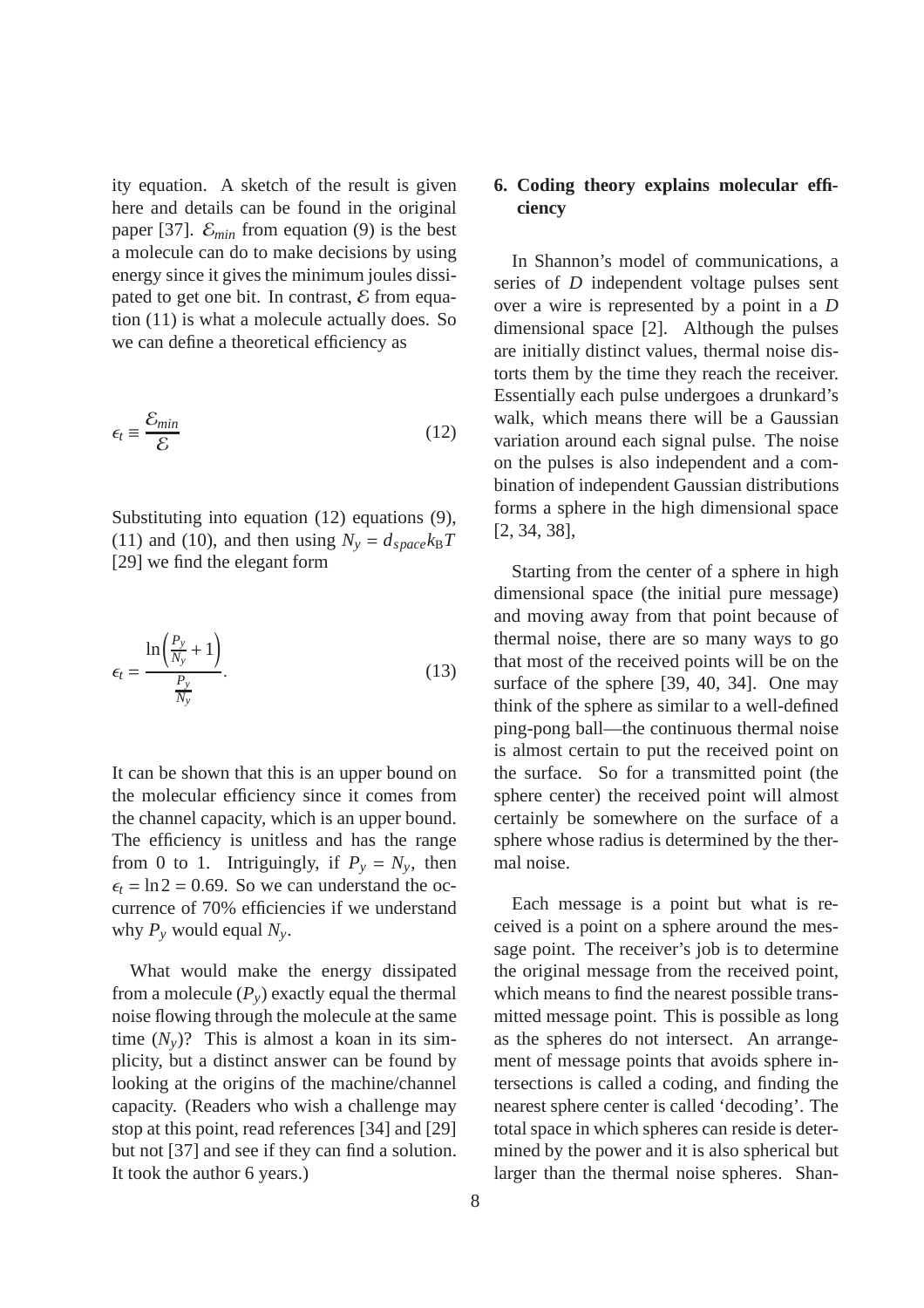non noted that the maximum possible number of distinct messages *M* can be determined by dividing the volume of the large sphere by the volume of a smaller sphere. Then  $\log_2 M$  in time *t* is the number of bits per second, the channel capacity.

Shannon proved an important theorem about the capacity. First, one cannot transmit data at a rate greater than the channel capacity *C*; at most *C* bits per seconds will get through. Conversely, so long as one transmits at a rate *R* less than or *equal* to the channel capacity, one may have as few errors as desired. This result is possible by appropriate coding. After more than 60 years to develop codes near Shannon's limit and the creation of computer chips to compute the algorithms for those codes we now have mobile cell phones that take advantage of this theorem. The result explains why our communications are so good.

An equivalent model can be built for molecules [34]. In this model the individual pulses are replaced by independently moving parts of the molecule. These parts are called 'pins' because they are analogous to the independently moving pins in a lock. Thermal noise impacts on the pins from all directions causing them to gain and lose energy either as potential energy or as a transient velocity. The series of random impacts means that the distribution of velocities for each pin is Gaussian. As with the communications model, the set of independent Gaussian distributions are represented by a sphere in a high dimensional space. A theorem equivalent to the channel capacity theorem says that so long as they do not exceed the machine capacity, living molecular machines may make as few errors as necessary for survival.

With several more concepts we can determine (if not fully understand) why molecular efficiencies are near 70%. The model for molecular machines is of spheres in a high dimensional space. A sphere represents the possible thermal vibrations of a molecule residing in one state. For example, the EcoRI protein bound to GAATTC would be a state. Another state would be EcoRI bound incorrectly to a similar sequence, say TAATTC. If these two states were not distinct for EcoRI, then EcoRI would be able to bind to TAATTC and cut there. This would be a disaster for the bacterium because the TAATTC sequences are not protected by methyl groups, the genome would be chopped up, and the cell would die. Obviously binding to GAATTC and to TAATTC should be different physically so to go from one to the other requires changes in the positions of atoms. In the high dimensional coding space, this is a vector between two spheres.

When EcoRI has a lot of energy it slides along the DNA. At every position it can move closer to the DNA [41] and if it is at a GAATTC sequence, the molecular surfaces will match and EcoRI will bind, dissipating energy to stick there [42, 43]. So before binding, the state of EcoRI is in a large 'before' sphere and after binding it is in a smaller 'after' sphere. If EcoRI were not to discriminate between sequences, it would end up in a sphere at the center of the large sphere. This sphere, called the 'degenerate sphere' represents binding to any sequence without discrimination. That would be fatal. So EcoRI must bind to a sphere representing GAATTC that is some distance away from the central degenerate sphere, the 'forward' sphere.

To get away from the central degenerate sphere to the forward GAATTC sphere requires dissipating energy. EcoRI must move outward by at least the radius of the degenerate sphere. As soon as the molecule has gone that far, it can decode into the GAATTC sphere. That is, the center of motion of the molecule can switch from one to the other state by a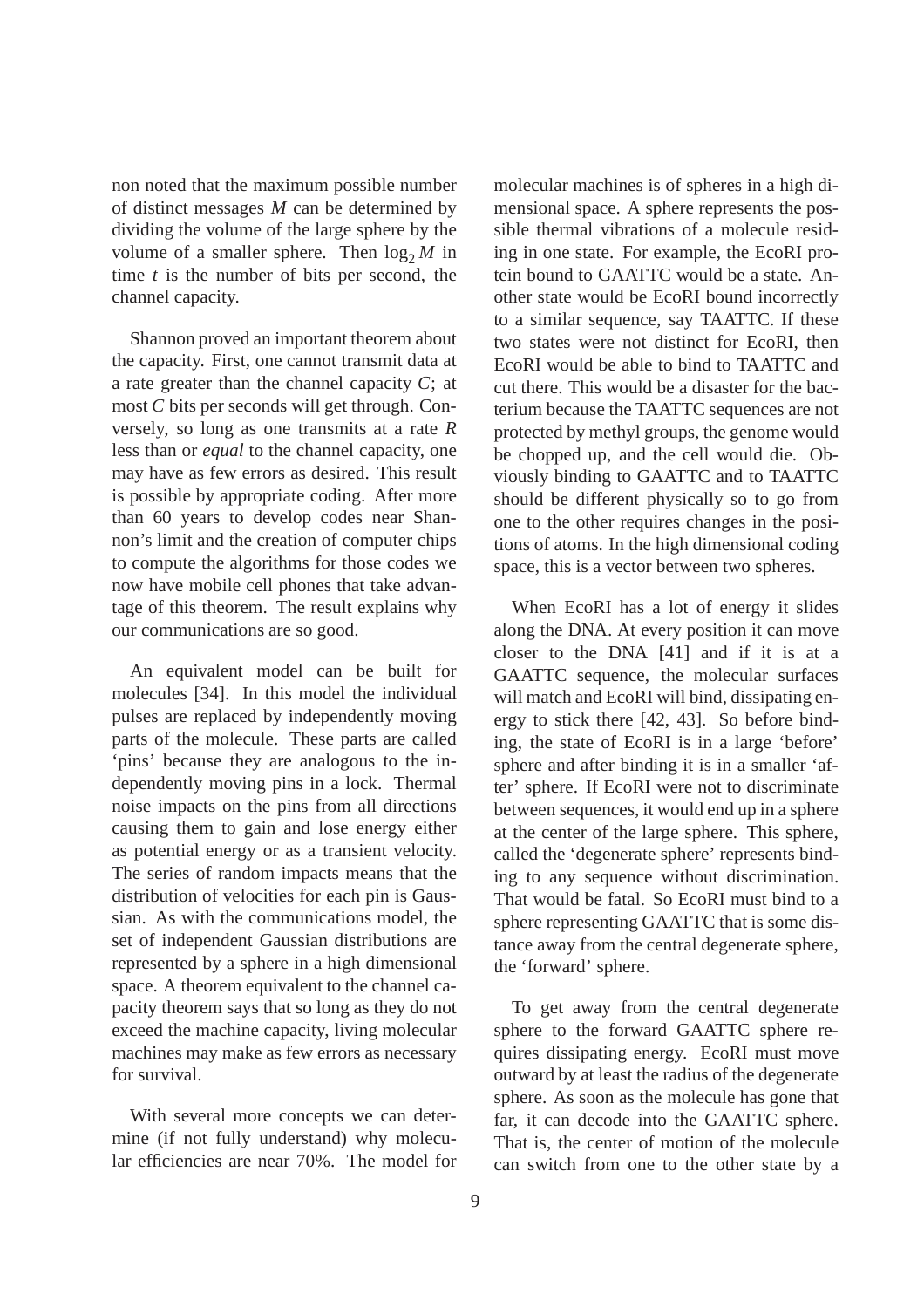rearrangement of the atoms. Once the rearrangement has occurred, the molecule will 'orbit' around the new state. This continuous motion around a central state is the equivalent of 'decoding' in a communications system. (See the appendix of [37] for more details of this model.)

Getting from the degenerate sphere center to the radius requires expending energy  $P<sub>y</sub>$  that is at least equal to  $N_v$  (which determines the thermal noise radius) and so  $P_v > N_v$ . Plugging this into equation (13) gives an efficiency of no more than 69%, as we observe. While this result makes mathematical sense, unfortunately it is not intuitive.

In any case, we can draw several important lessons from it. First, the result implies that the molecule EcoRI is functioning at machine/channel capacity because to get this result it must be operating on the efficiency curve. To some people this is a surprising result—how could a tiny molecule approach this ultimate limit?—but to a biologist it should not be surprising. If there is an optimal solution, so long as there are no barriers in the way, we expect an evolutionary process to find the solution.

All the codes people have devised for communications systems potentially have applications in biology—we 'just' have to look at the biological data to see where they might apply. The efficiency result is telling us the reverse too. All the sophisticated mechanisms of biology must be based on codes—we 'just' have to learn what those codes are so that we can apply them to our own technologies. This result is highly encouraging since it means that we too could build molecules that have error rates as low as we may desire.

Communications at the molecular level will be limited by the machine/channel capacity. One can build a hybrid model for molecular machines that receive parallel signals and decode them both in space and in time as described in the appendix of [34]. Likewise, we can envision building single molecules that use coding systems to reliably transmit molecular states to the outside world. An example of such a device is the patent pending Medusa<sup>TM</sup> sequencer [44]. This molecule consists of a DNA or RNA polymerase that reads along a DNA or RNA and produces a series of light pulses that represent the DNA sequence. It is possible to code the output spectrum with a Hamminglike code so that damage to the Medusa<sup>TM</sup> sequencer will be reported, in which case its signals can be ignored.

#### **7. Information theory in biology**

We have used molecular information theory to investigate many biological systems across the 'central dogma' and beyond:

- DNA replication initiation by bacteriophage P1 RepA and other proteins [8, 9, 10, 11]
- transcription factors  $[13, 45, 7, 46, 47, 48,$ 28]
- RNA polymerases including those in T7 and related phages [13, 49, 50, 51, 24]
- splice junctions [52] and mutations in splice junctions causing human disease [53, 27, 54, 55], including the cancercausing xeroderma pigmentosum [56, 57, 58, 59, 60]
- RNA folding [61]
- ribosome binding sites  $[13, 62, 63, 64, 65,$ 23]
- protein structure [66]
- evolution and phylogeny [67, 68, 19, 50, 51]
- vision and muscle  $[34, 29, 4, 37]$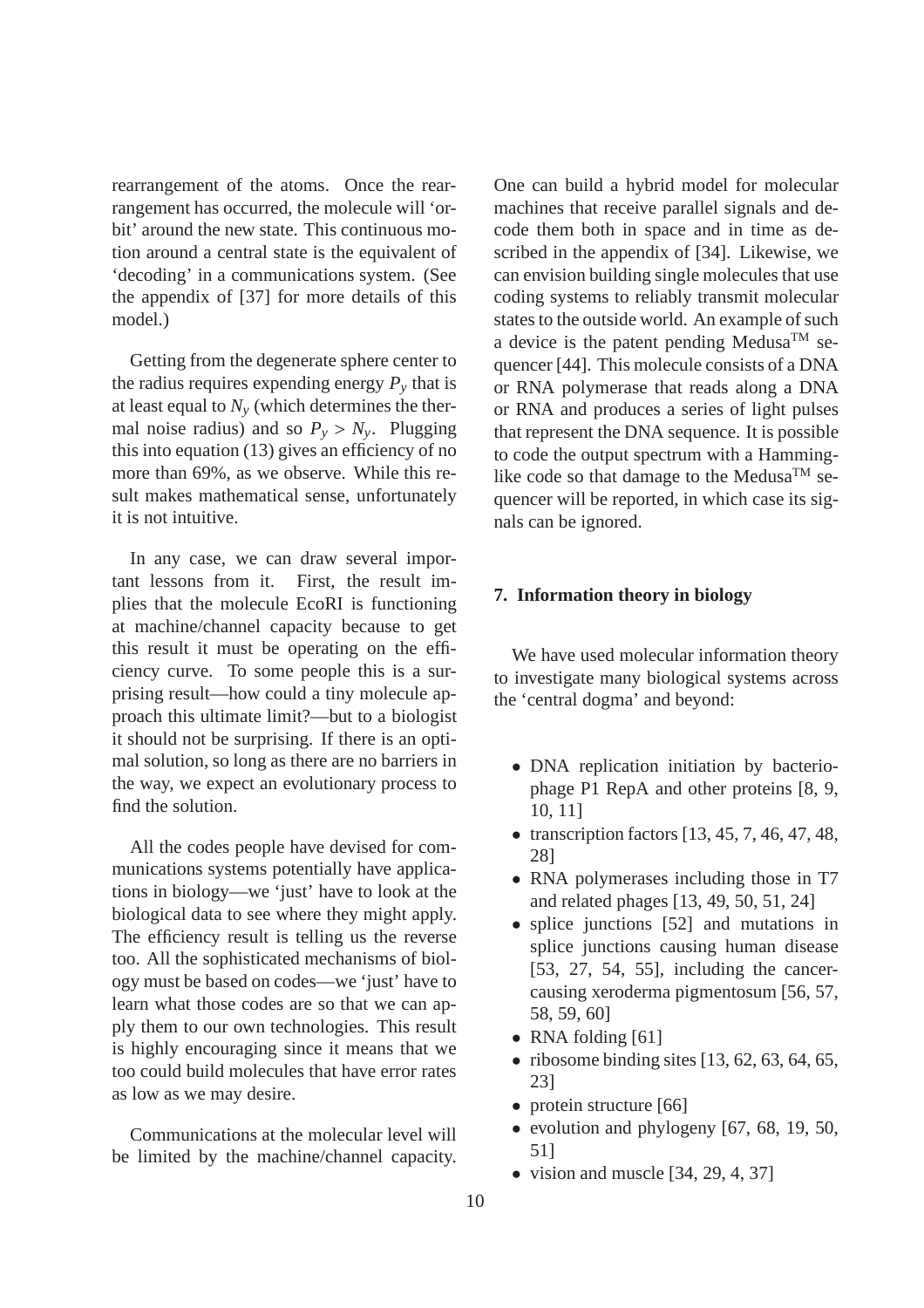These papers only represent ones from my lab; hundreds of others have been published by many other groups, but a fair review of them would be far beyond the scope of this paper. Why is information theory so applicable to biology? Shannon embedded into his mathematics a single idea that does not appear in physics or thermodynamics: that states must not intersect. As discussed above, in communications we demand that messages not be confused, so the spheres in high dimensional space must not touch. Because it is a high dimensional space, this is possible, and Shannon took advantage of it to create the channel capacity formula. There is nothing in physics or thermodynamics that demands this separation. Likewise, molecular states in biological systems must also be distinct—for survival, and Shannon's theorem and Darwinian evolution guarantee that a solution can be found. This inevitably leads biological systems that make choices between two or more states to have 70% efficiency. Claude Shannon probably never realized that his work on the mathematics of communications was about biology [38].

#### **8. Acknowledgments**

I thank Don Court, Amar Klar, Ryan Shultzaberger, Rose Chiango and Carrie Paterson for reading and commenting on the manuscript. This research was supported by the Intramural Research Program of the NIH, National Cancer Institute, Center for Cancer Research.

### **References**

- [1] C. E. Shannon, A Mathematical Theory of Communication, Bell System Tech. J. 27 (1948) 379–423, 623–656. http://tinyurl.com/Shannon1948.
- [2] C. E. Shannon, Communication in the Presence of Noise, Proc. IRE 37 (1949) 10–21.
- [3] C. E. Shannon, W. Weaver, The Mathematical Theory of Communication, University of Illinois Press, Urbana, 1949.
- [4] T. D. Schneider, Sequence logos, machine/channel capacity, Maxwell's demon, and molecular computers: a review of the theory of molecular machines, Nanotechnology 5 (1994) 1–18.

http://alum.mit.edu/www/toms/papers/nano2/.

- [5] T. D. Schneider, Some lessons for molecular biology from information theory, in: Karmeshu (Ed.), Entropy Measures, Maximum Entropy Principle and Emerging Applications. Special Series on Studies in Fuzziness and Soft Computing. (Festschrift Volume in honour of Professor J.N. Kapour, Jawaharlal Nehru University, India), volume 119, Springer-Verlag, New York, 2003, pp. 229–237. http://alum.mit.edu/www/toms/papers/lessons2003/.
- [6] T. D. Schneider, Twenty Years of Delila and Molecular Information Theory: The Altenberg-Austin Workshop in Theoretical Biology Biological Information, Beyond Metaphor: Causality, Explanation, and Unification Altenberg, Austria, 11-14 July 2002, Biol. Theory 1 (2006) 250–260. http://alum.mit.edu/www/toms/papers/schneider2006/.
- [7] P. N. Hengen, S. L. Bartram, L. E. Stewart, T. D. Schneider, Information analysis of Fis binding sites, Nucleic Acids Res. 25 (1997) 4994–5002. http://alum.mit.edu/www/toms/papers/fisinfo/.
- [8] P. P. Papp, D. K. Chattoraj, T. D. Schneider, Information analysis of sequences that bind the replication initiator RepA, J. Mol. Biol. 233 (1993) 219–230.
- [9] D. K. Chattoraj, T. D. Schneider, Replication control of plasmid P1 and its host chromosome: the common ground, Prog. Nucl. Acid Res. Mol. Biol. 57 (1997) 145–186.
- [10] T. D. Schneider, Strong minor groove base conservation in sequence logos implies DNA distortion or base flipping during replication and transcription initiation, Nucleic Acids Res. 29 (2001) 4881–4891.
- http://alum.mit.edu/www/toms/papers/baseflip/. [11] I. G. Lyakhov, P. N. Hengen, D. Rubens, T. D.
- Schneider, The P1 Phage Replication Protein RepA Contacts an Otherwise Inaccessible Thymine N3 Proton by DNA Distortion or Base Flipping, Nucleic Acids Res. 29 (2001) 4892–4900. http://alum.mit.edu/www/toms/papers/repan3/.
- [12] T. D. Schneider, Reading of DNA sequence logos: Prediction of major groove binding by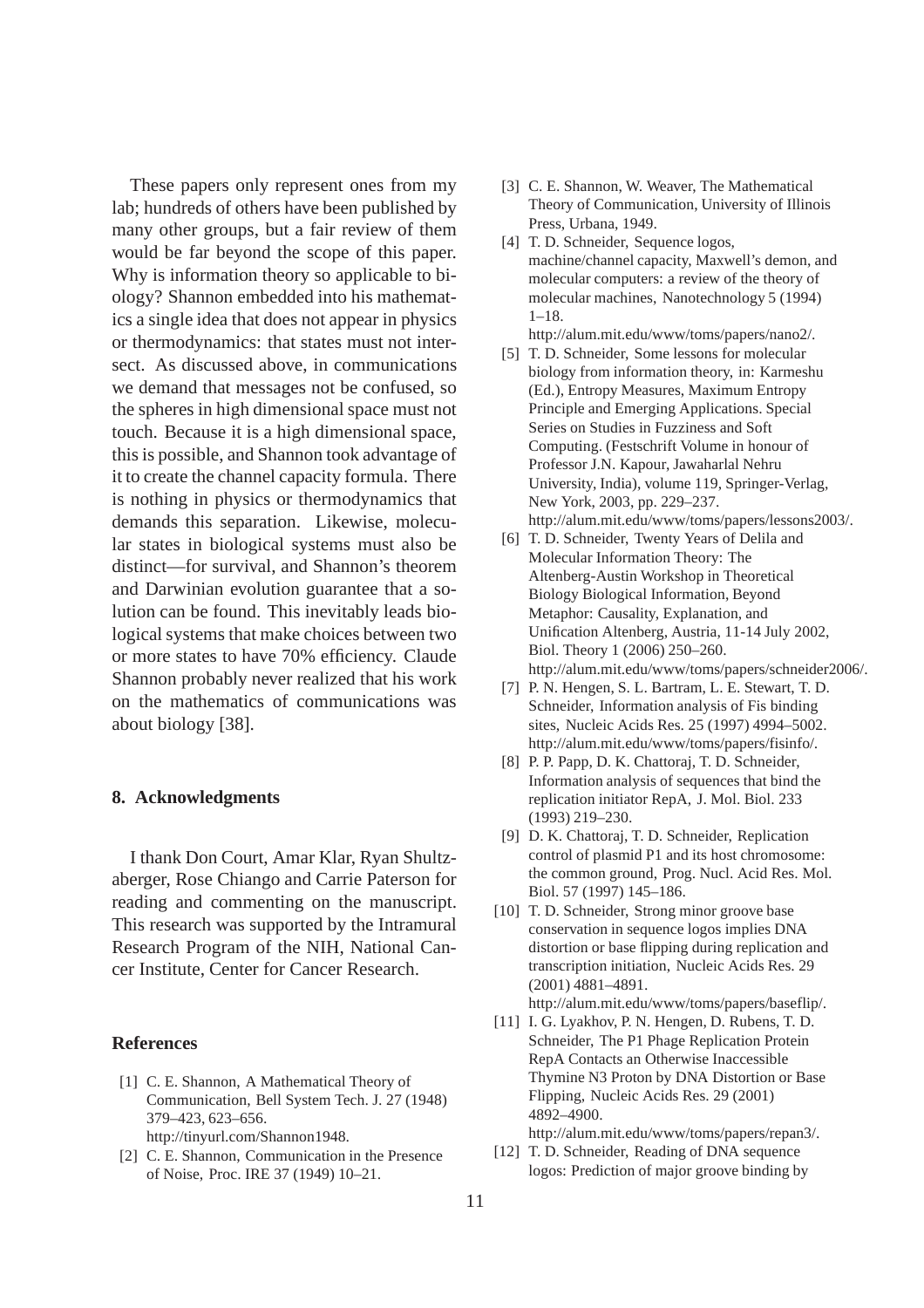information theory, Meth. Enzym. 274 (1996) 445–455.

http://alum.mit.edu/www/toms/papers/oxyr/.

- [13] T. D. Schneider, G. D. Stormo, L. Gold, A. Ehrenfeucht, Information content of binding sites on nucleotide sequences, J. Mol. Biol. 188 (1986) 415–431. http://alum.mit.edu/www/toms/papers/schneider1986/.
- [14] C. A. Ball, R. Osuna, K. C. Ferguson, R. C. Johnson, Dramatic changes in Fis levels upon nutrient upshift in *Escherichia coli*, J. Bacteriol. 174 (1992) 8043–8056.
- [15] J. R. Pierce, An Introduction to Information Theory: Symbols, Signals and Noise, Dover Publications, Inc., NY, 2nd edition, 1980.
- [16] T. D. Schneider, Information theory primer, Published on the web at http://alum.mit.edu/www/toms/papers/primer/ (2010).
- [17] T. D. Schneider, R. M. Stephens, Sequence logos: A new way to display consensus sequences, Nucleic Acids Res. 18 (1990) 6097–6100. http://alum.mit.edu/www/toms/papers/logopaper/.
- [18] P. V. Benos, M. L. Bulyk, G. D. Stormo, Additivity in protein-DNA interactions: how good an approximation is it?, Nucleic Acids Res. 30 (2002) 4442–4451.
- [19] T. D. Schneider, Evolution of biological information, Nucleic Acids Res. 28 (2000) 2794–2799.
	- http://alum.mit.edu/www/toms/papers/ev/.
- [20] T. D. Schneider, Information content of individual genetic sequences, J. Theor. Biol. 189 (1997) 427–441. http://alum.mit.edu/www/toms/papers/ri/.
- [21] T. D. Schneider, P. K. Rogan, Computational analysis of nucleic acid information defines binding sites, United States Patent 5867402, 1999.
	- http://alum.mit.edu/www/toms/patent/walker/.
- [22] I. Erill, M. C. O'Neill, A reexamination of information theory-based methods for DNA-binding site identification, BMC Bioinformatics 10 (2009) 57.
- [23] R. K. Shultzaberger, R. E. Bucheimer, K. E. Rudd, T. D. Schneider, Anatomy of *Escherichia coli* Ribosome Binding Sites, J. Mol. Biol. 313 (2001) 215–228. http://alum.mit.edu/www/toms/papers/flexrbs/.

[24] R. K. Shultzaberger, Z. Chen, K. A. Lewis, T. D. Schneider, Anatomy of *Escherichia coli* σ<sup>70</sup>

promoters, Nucleic Acids Res. 35 (2007) 771–788. http://alum.mit.edu/www/toms/papers/flexprom/.

- [25] T. D. Schneider, Sequence walkers: a graphical method to display how binding proteins interact with DNA or RNA sequences, Nucleic Acids Res. 25 (1997) 4408–4415. http://alum.mit.edu/www/toms/papers/walker/, erratum: NAR 26(4): 1135, 1998.
- [26] M. R. Hemm, B. J. Paul, T. D. Schneider, G. Storz, K. E. Rudd, Small membrane proteins found by comparative genomics and ribosome binding site models, Mol. Microbiol. 70 (2008) 1487–1501.

http://alum.mit.edu/www/toms/papers/smallproteins/.

- [27] P. K. Rogan, B. M. Faux, T. D. Schneider, Information analysis of human splice site mutations, Human Mutation 12 (1998) 153–171. Erratum in: Hum Mutat 1999;13(1):82. http://alum.mit.edu/www/toms/papers/rfs/.
- [28] I. Lyakhov, K. Annangarachari, T. D. Schneider, Discovery of Novel Tumor Suppressor p53 Response Elements Using Information Theory, Nucleic Acids Res. 36 (2008) 3828–3833. http://alum.mit.edu/www/toms/papers/p53/.
- [29] T. D. Schneider, Theory of molecular machines. II. Energy dissipation from molecular machines, J. Theor. Biol. 148 (1991) 125–137. http://alum.mit.edu/www/toms/papers/edmm/.
- [30] G. W. Castellan, Physical Chemistry, Addison-Wesley Publishing Company, Reading, Mass., second edition, 1971.
- [31] R. C. Weast, M. J. Astle, W. H. Beyer, CRC Handbook of Chemistry and Physics, CRC Press, Inc., Boca Raton, Florida, 1988.
- [32] P. W. Atkins, The Second Law, W. H. Freeman and Co., N. Y., 1984.
- [33] E. T. Jaynes, The evolution of Carnot's principle, in: G. J. Erickson, C. R. Smith (Eds.), Maximum-Entropy and Bayesian Methods in Science and Engineering, volume 1, Kluwer Academic Publishers, Dordrecht, The Netherlands, 1988, pp. 267–281. http://bayes.wustl.edu/etj/articles/ccarnot.ps.gz http://bayes.wustl.edu/etj/articles/ccarnot.pdf.
- [34] T. D. Schneider, Theory of molecular machines. I. Channel capacity of molecular machines, J. Theor. Biol. 148 (1991) 83–123. http://alum.mit.edu/www/toms/papers/ccmm/.
- [35] R. A. Rubin, P. Modrich, *Eco*RI methylase. Physical and catalytic properties of the homogeneous enzyme, J. Biol. Chem. 252 (1977) 7265–7272.
- [36] G. M. Clore, A. M. Gronenborn, R. W. Davies, Theoretical aspects of specific and non-specific equilibrium binding of proteins to DNA as studied by the nitrocellulose filter binding assay: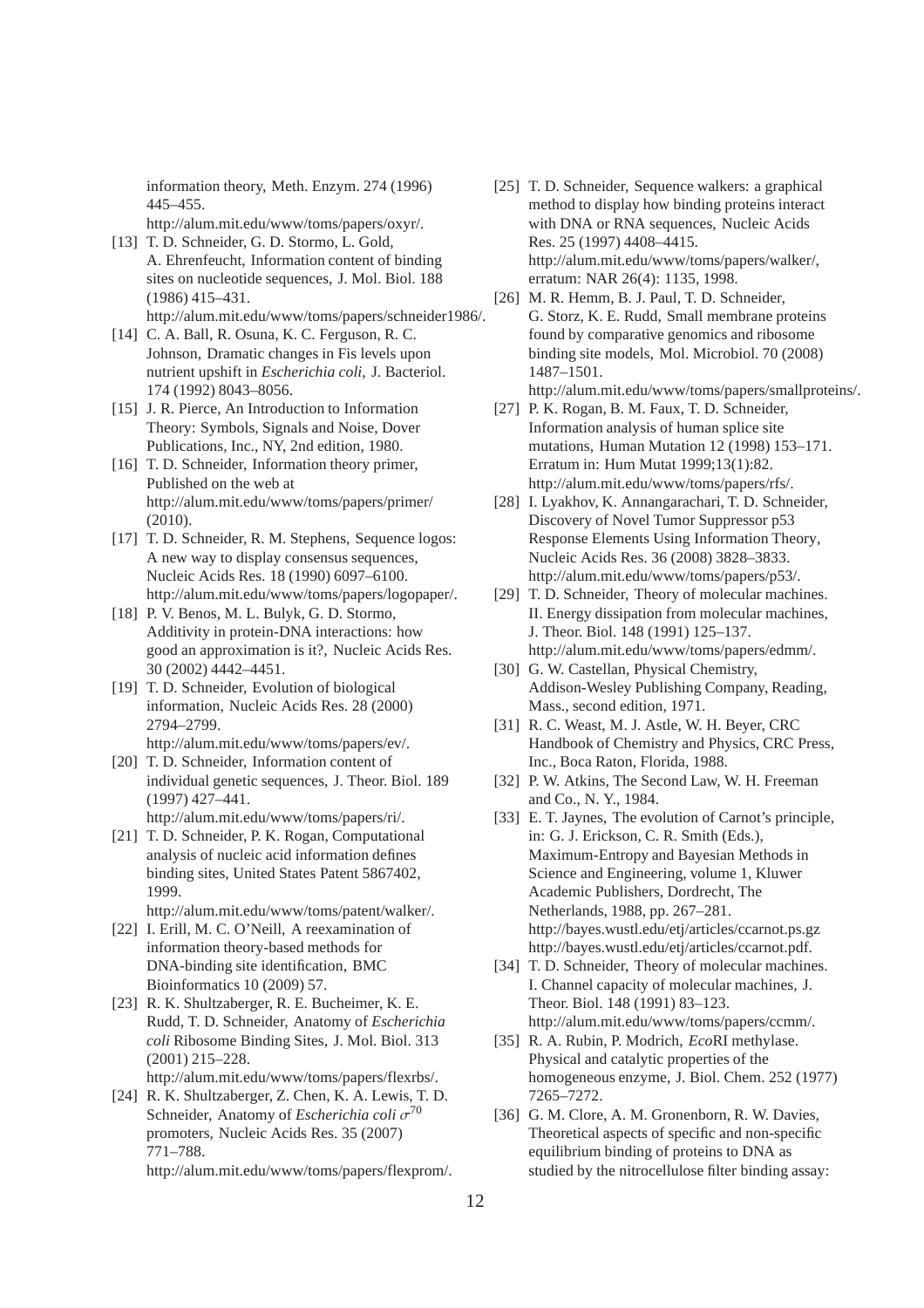Co-operative and non-co-operative binding to a one-dimensional lattice, J. Mol. Biol. 155 (1982) 447–466.

- [37] T. D. Schneider, 70% efficiency of bistate molecular machines explained by information theory, high dimensional geometry and evolutionary convergence, Nucleic Acids Res. 38 (2010) 5995–6006. Doi:10.1093/nar/gkq389, http://alum.mit.edu/www/toms/papers/emmgeo/.
- [38] T. D. Schneider, Claude Shannon: Biologist, IEEE Engineering in Medicine and Biology Magazine 25 (2006) 30–33. http://alum.mit.edu/www/toms/papers/shannonbiologist/.
- [39] L. Brillouin, Science and Information Theory, Academic Press, Inc., New York, second edition, 1962.
- [40] H. B. Callen, Thermodynamics and an Introduction to Thermostatistics, John Wiley & Sons, Ltd., N. Y., second edition, 1985.
- [41] I. T. Weber, T. A. Steitz, A model for the non-specific binding of catabolite gene activator protein to DNA, Nucleic Acids Res. 12 (1984) 8475–8487.
- [42] I. T. Weber, T. A. Steitz, Model of specific complex between catabolite gene activator protein and B-DNA suggested by electrostatic complementarity, Proc. Natl. Acad. Sci. USA 81 (1984) 3973–3977.
- [43] Y. Kim, J. C. Grable, R. Love, P. J. Greene, J. M. Rosenberg, Refinement of Eco RI endonuclease crystal structure: a revised protein chain tracing, Science 249 (1990) 1307–1309.
- [44] T. D. Schneider, I. Lyakhov, D. Needle, PROBE FOR NUCLEIC ACID SEQUENCING AND METHODS OF USE, 2010. US patent claims allowed; European patent number 1960550 granted on 2010 September 15. US patent number 7,871,777 granted on 2011 January 18. http://alum.mit.edu/www/toms/patent/medusa/.
- [45] R. K. Shultzaberger, T. D. Schneider, Using sequence logos and information analysis of Lrp DNA binding sites to investigate discrepancies between natural selection and SELEX, Nucleic Acids Res. 27 (1999) 882–887. http://alum.mit.edu/www/toms/papers/lrp/.
- [46] P. N. Hengen, I. G. Lyakhov, L. E. Stewart, T. D. Schneider, Molecular flip-flops formed by overlapping Fis sites, Nucleic Acids Res. 31 (2003) 6663–6673.
- [47] R. K. Shultzaberger, L. R. Roberts, I. G. Lyakhov, I. A. Sidorov, A. G. Stephen, R. J. Fisher, T. D. Schneider, Correlation between binding rate constants and individual information of *E. coli* Fis binding sites, Nucleic Acids Res. 35 (2007)

5275–5283.

http://alum.mit.edu/www/toms/papers/fisbc/ http://dx.doi.org/10.1093/nar/gkm471.

- [48] Z. Chen, K. A. Lewis, R. K. Shultzaberger, I. G. Lyakhov, M. Zheng, B. Doan, G. Storz, T. D. Schneider, Discovery of Fur binding site clusters in *Escherichia coli* by information theory models, Nucleic Acids Res. 35 (2007) 6762–6777. http://alum.mit.edu/www/toms/papers/fur/.
- [49] T. D. Schneider, G. D. Stormo, Excess information at bacteriophage T7 genomic promoters detected by a random cloning technique, Nucleic Acids Res. 17 (1989) 659–674.
- [50] Z. Chen, T. D. Schneider, Information theory based T7-like promoter models: classification of bacteriophages and differential evolution of promoters and their polymerases, Nucleic Acids Res. 33 (2005) 6172–6187. http://alum.mit.edu/www/toms/papers/t7like/.
- [51] Z. Chen, T. D. Schneider, Comparative analysis of tandem T7-like promoter containing regions in enterobacterial genomes reveals a novel group of genetic islands, Nucleic Acids Res. 34 (2006) 1133–1147.

http://alum.mit.edu/www/toms/papers/t7island/.

- [52] R. M. Stephens, T. D. Schneider, Features of spliceosome evolution and function inferred from an analysis of the information at human splice sites, J. Mol. Biol. 228 (1992) 1124–1136. http://alum.mit.edu/www/toms/papers/splice/.
- [53] P. K. Rogan, T. D. Schneider, Using information content and base frequencies to distinguish mutations from genetic polymorphisms in splice junction recognition sites, Human Mutation 6 (1995) 74–76.

http://alum.mit.edu/www/toms/papers/colonsplice/.

- [54] R. Allikmets, W. W. Wasserman, A. Hutchinson, P. Smallwood, J. Nathans, P. K. Rogan, T. D. Schneider, M. Dean, Organization of the ABCR gene: analysis of promoter and splice junction sequences, Gene 215 (1998) 111–122. http://alum.mit.edu/www/toms/papers/abcr/.
- [55] S. R. Svojanovsky, T. D. Schneider, P. K. Rogan, Redundant designations of BRCA1 intron 11 splicing mutation; c. 4216-2A>G; IVS11-2A>G; L78833, 37698, A>G, Human Mutation 16 (2000) 264. http://www3.interscience.wiley.com/cgibin/abstract/73001161/START.
- [56] S. G. Khan, H. L. Levy, R. Legerski, E. Quackenbush, J. T. Reardon, S. Emmert, A. Sancar, L. Li, T. D. Schneider, J. E. Cleaver, K. H. Kraemer, Xeroderma Pigmentosum Group